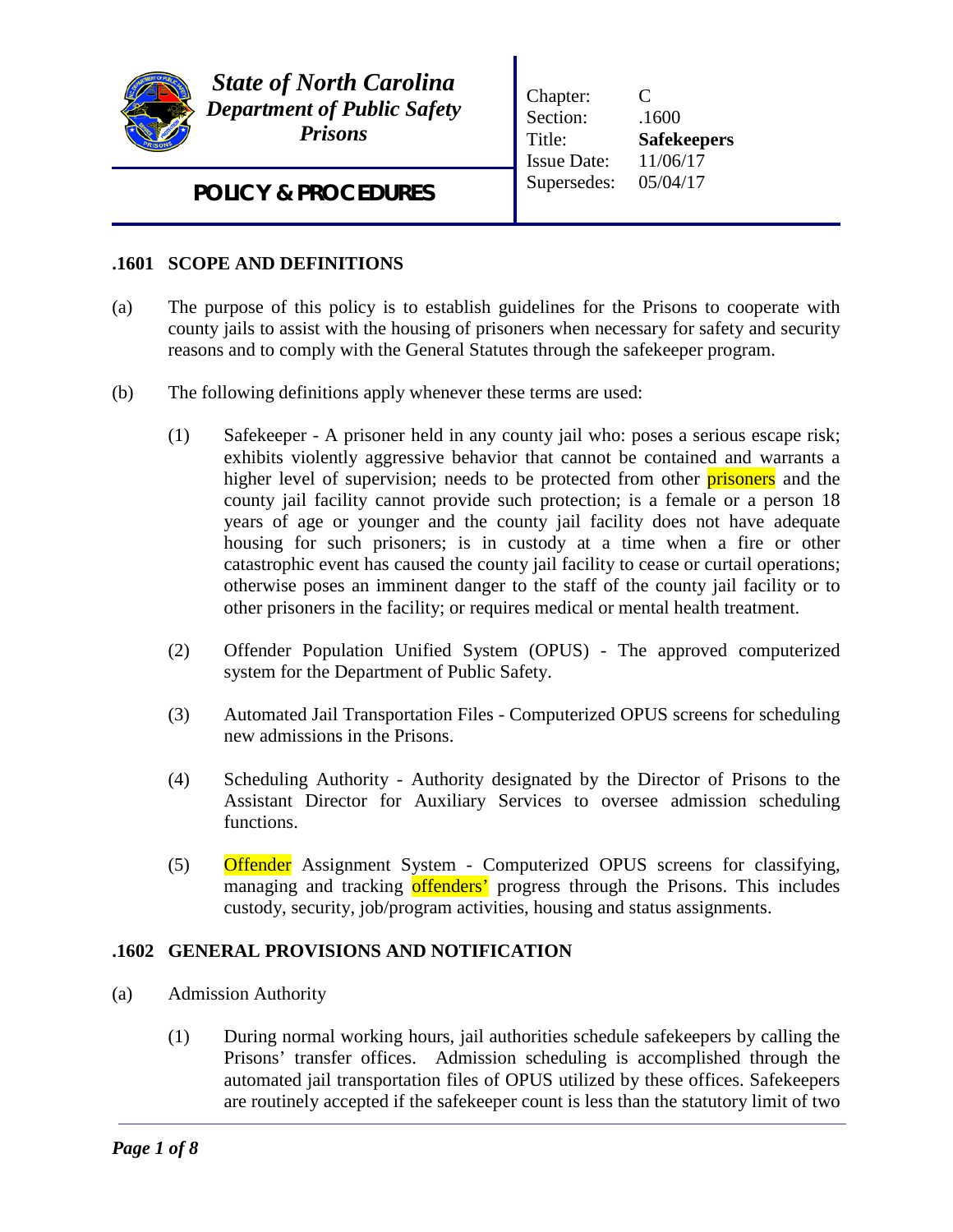hundred (200). Receiving units are notified of scheduled admissions via OPUS screens. The transfer staff may contact the Prisons Administration Medical or Mental Health services staff for recommendation on the appropriate admission site to meet the reported medical or mental health needs.

- (2) During non-working hours, jail authorities schedule safekeepers by calling the Randall Building security officer.
	- (A) If the safekeeper count is two hundred (200) or less, the security officer contacts the receiving unit's officer-in-charge and provides the safekeeper count. The request for admission is routinely authorized if the statewide count is less than the statutory limit.
	- (B) If the total safekeeper count exceeds two hundred (200), the security officer contacts the Prisons Administration duty officer for authorization to accept.
	- (C) The security officer completes the required OPUS screens for all safekeepers scheduled after normal working hours and prints one copy for Transfer Branch staff to review on the next scheduled work day.
- (3) When the safekeeper count reaches the statutory limit of two hundred (200), further safekeeper admissions are authorized only by the Secretary of Public Safety, or his designee, on a case-by-case basis according to the following criteria:
	- (A) The acceptance of safekeepers beyond the statutory limit must be authorized by the Secretary of Public Safety, or his designee, and is limited to acute medical or mental health cases or extraordinary situations where specialized confinement space is not available in local facilities.
	- (B) Requests which fall into the medical and mental health categories are evaluated by the Population Manager or Assistant Director for Auxiliary Services during normal working hours and the Prisons Administration duty officer during nights, weekends and holidays. Additional evaluation by medical or mental health professionals may be required at Central Prison or NCCIW prior to making a decision. Decisions will be made in a timely manner by the reviewing authority. Admission is approved only if it is determined that these cases are valid emergencies based upon the information provided.
	- (C) Local sheriffs shall be requested to exchange safekeepers previously accepted who do not meet the emergency criteria in order to accommodate acceptance as described in paragraphs (A) and (B) above. Release instructions shall be in accordance with C.1608.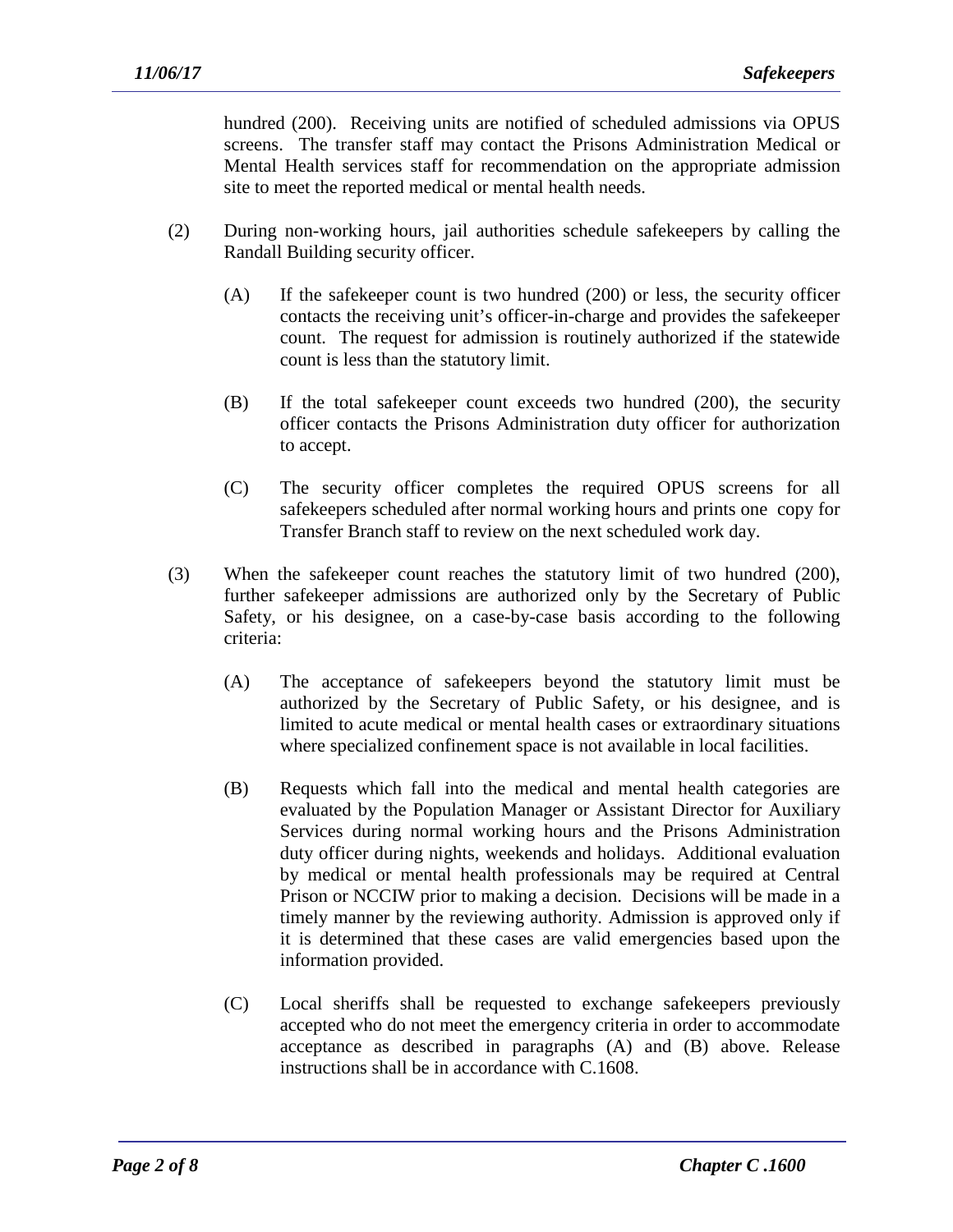(4) The jail is informed if denial of safekeepers is necessary. Form DC-116 is completed to document the denial.

#### **.1603 ADMISSION PROCEDURES**

- (a) The facilities designated in C.1605 to receive safekeepers will perform the admission processing functions on OPUS as established in the Diagnostic Center Procedure Manual (DCPM).
- (b) Safekeepers will be transported by jail authorities to a Prisons facility. To be accepted, all safekeepers must have an order signed by a superior or district court judge. When, due to an emergency and it is not feasible to obtain an order signed by a superior or district court judge prior to the transfer, the sheriff is authorized to sign the order and shall, as soon as possible after the emergency, obtain the order signed by the judge.
- (c) Arrival at the designated facility will be documented through the OPUS arrival confirmation files. Upon admission, intake procedures which include identification, criminal history investigation (DCI), local orientation, and health screening will be conducted.

### **.1604 CONDITIONS OF CONFINEMENT**

For safekeepers, conditions of confinement must be met as established in C.1200. Additionally,

- (a) Safekeepers must be housed separately from general population offenders, except when admission to a medical or mental health unit is required, or when the **offender** is convicted on other unrelated charges and has been committed to the Department of Public Safety.
- (b) Safekeepers will normally be transported to and from prison facilities and county jails by the sending sheriff. However, transportation within the Prisons will be provided by prison staff. When transporting safekeepers, the same security precautions will be exercised as when transporting convicted offenders.
- (c) Safekeepers shall be required to maintain their living areas in a neat, clean, and sanitary manner. This includes all tasks necessary to maintain a suitable living environment. This requirement is restricted to their sleeping, dayroom, and bathing areas only. Safekeepers are generally not convicted offenders and, therefore, cannot be required to perform other work assignments.
- (d) Safekeepers will not participate in program activities with the general prison population, except as authorized in .1604 (a). However, they will be provided controlled access to Chaplaincy, library, certain special education services for those under the age of 21, and recreation, consistent with C .1200. Safekeepers are not eligible for sentence reduction credits.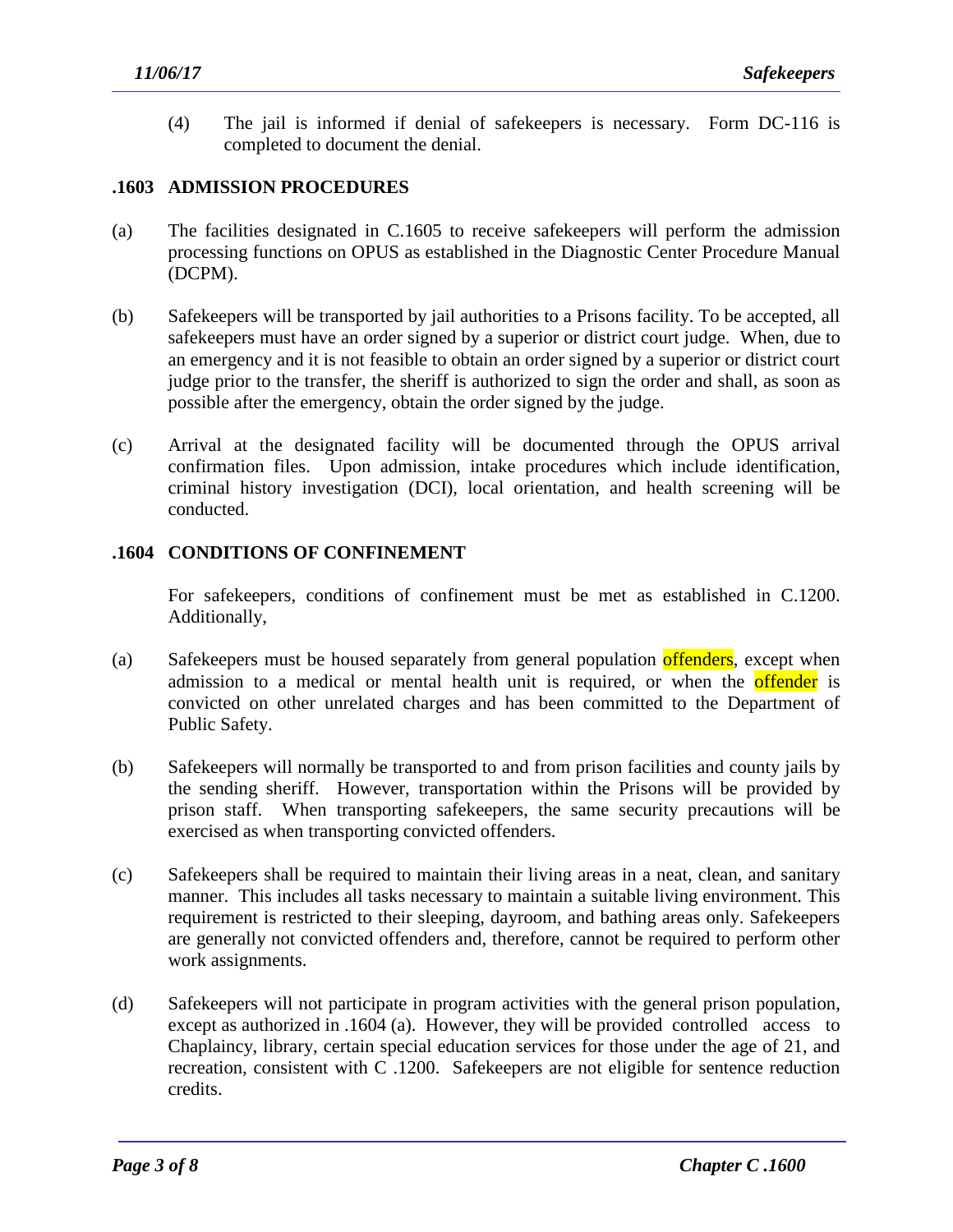- (e) Safekeepers shall have access to the Administrative Remedy Procedure the same as convicted offenders and their grievances will be managed through this procedure.
- (f) Safekeepers shall be expected to follow the rules and regulations common to all offenders. The disciplinary procedures used for offenders are applicable to safekeepers. Safekeepers are subject to the same disciplinary sanctions as general population offenders, except the loss of sentence reduction credits.
- (g) Safekeepers will be provided non-contact visits consistent with C .1215.b. Safekeeper visiting will be separate from the convicted offenders.
- (h) Safekeeper telephone calls will be consistent with D .0803(b)(3)(B), which controls offender access to telephone privileges.
- (i) Male felon safekeepers will be clothed in a gold color jumpsuit and male misdemeanant safekeepers will be clothed in a green color jumpsuit. Female safekeepers will be clothed in a yellow color dress for identification purposes.
- (j) Upon completion of initial processing, safekeepers will be assigned to case managers who will monitor their activities through regular contacts. Case managers will also review the safekeeper files regularly to keep abreast of any housing or custodial changes that may occur.
- (k) Safekeepers shall be provided access to needed medical, dental and mental health services as determined by a qualified medical, dental or mental health professional. Safekeepers will be exempt from medical co-pay.

#### **.1605 DESIGNATION OF PRISON FACILITIES**

- (a) The Director of Prisons will designate authorized facilities for admission and housing safekeepers. Safekeepers are housed apart from the general population except as noted below when inpatient medical and mental health services are required.
	- (1) Central Prison shall receive all adult male safekeepers committed from the courts requiring immediate medical or mental health care.
	- (2) North Carolina Correctional Institution for Women shall receive and house all female safekeepers committed for safekeeping.
	- (3) Central Prison is designated to receive and house male safekeepers, ages 22 and above.
	- (4) Foothills Correctional Institution shall receive and house male youthful offenders eighteen (18) years of age and under committed for safekeeping.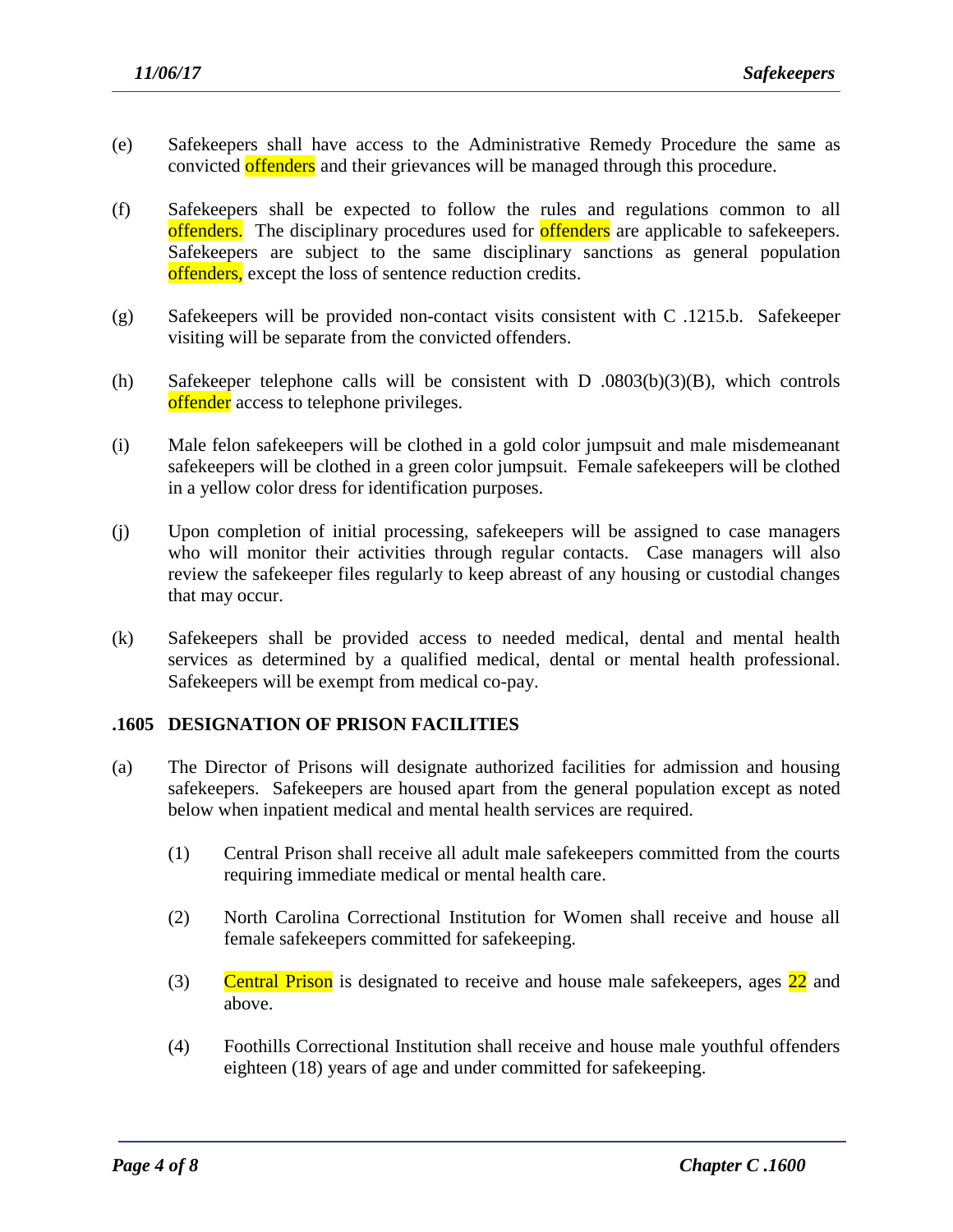- (5) Polk Correctional Institution shall receive male youthful offenders, aged-nineteen (19) through twenty-one (21) charged with felony offenses and committed for safekeeping.
- (b) Safekeepers may be housed with convicted offenders at an inpatient prison medical or mental health unit when such is required to provide services deemed necessary by a health care clinician. Inpatient treatment units designated for safekeepers are as follows:

| Mental Health: | Central Prison Mental Health Unit<br>NCCIW Mental Health Unit |
|----------------|---------------------------------------------------------------|
| Medical:       | Central Prison Medical Unit                                   |

NCCIW Medical Infirmary

### **.1606 ASSIGNMENT AND TRANSFER**

- (a) Following completion of admission processing procedures, safekeepers will be assigned to appropriate prison facilities designated by the Director of Prisons as providing housing and services for the management of safekeepers.
- (b) Following a safekeeper's assignment to a designated facility, the safekeeper will remain at that facility until recalled by the court, unless:
	- (1) the safekeeper requires medical services not available at the designated facility; or
	- (2) the safekeeper's behavior has deteriorated to the point that the staff at the designated facility feels more security is needed.
- (c) Safekeepers requiring medical services shall be transported to Central Prison. Safekeepers with emergency medical needs shall be sent to the nearest medical provider as deemed appropriate by the designated facility's medical staff. Safekeepers requiring additional security shall be referred to the Director's Classification Committee (DCC) for appropriate assignment.
- (d) All transfers of safekeepers for non-medical concerns shall be coordinated through the Population Management Section of the Prisons.

- (1) Safekeeper Management Authority
	- (A) The designated facility authority is responsible for coordinating and directing the assignment of safekeepers.
	- (B) Facility assignment will be made following record reviews of pending charges, history of predatory behavior, criminal history, physical and mental health status, and any other relevant information provided by the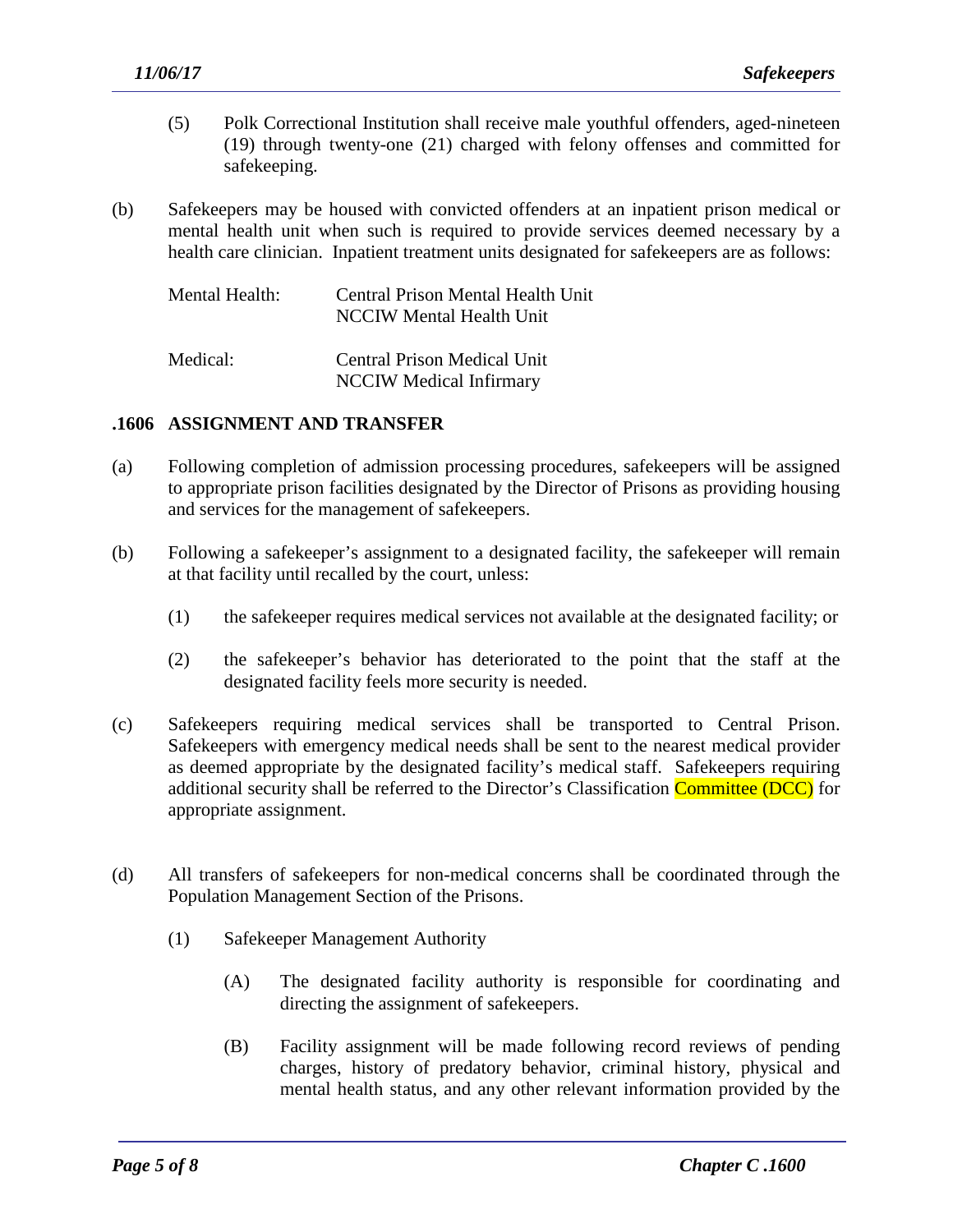jail and documented on the OR60 screens or as might otherwise be made available to the record.

- (C) All classification actions for safekeepers will be documented using the appropriate OPUS files.
- (D) The following will be general criteria for housing:
	- (i) Male safekeepers requiring inpatient medical, or mental health treatment, regardless of crime categorization, will generally be housed at Central Prison. This may include inmates under twentytwo (22) years of age if inpatient treatment is needed. Inmates identified as pending trial for capital cases, or identified as substantial security or escape risk will be housed at Central Prison.
	- (ii) Central Prison will generally house adult males twenty-two  $(22)$ years of age and above committed for safekeeping.
	- (iii) Female safekeepers will be housed at the North Carolina Correctional Institution for Women; and
	- (iv) Male safekeepers eighteen (18) years of age and under will be housed at Foothills Correctional Institution.
	- (v) Male safekeepers, ages 19-21, awaiting trial for offenses categorized as felon, will be housed at Polk Correctional Institution.
- (E) In those cases where safekeepers are transferred to another facility, the sending facility shall notify the committing county of the transfer.

### **.1607 USE OF FORCE**

The Prisons use of force policy applies to safekeepers under the supervision of Prisons.

#### **.1608 RELEASE**

- (a) A copy of the safekeeper release form is required for the release of a safekeeper. The receiving officer shall be required to sign this document, which will be retained by the Prisons.
- (b) Safekeepers are released only to law enforcement officers who present appropriate identification. Generally, these officers will represent the county issuing the safekeeping order. Upon receipt of written authorization from the committing county, the safekeeper may be released to officers from another jurisdiction upon presentation of identification.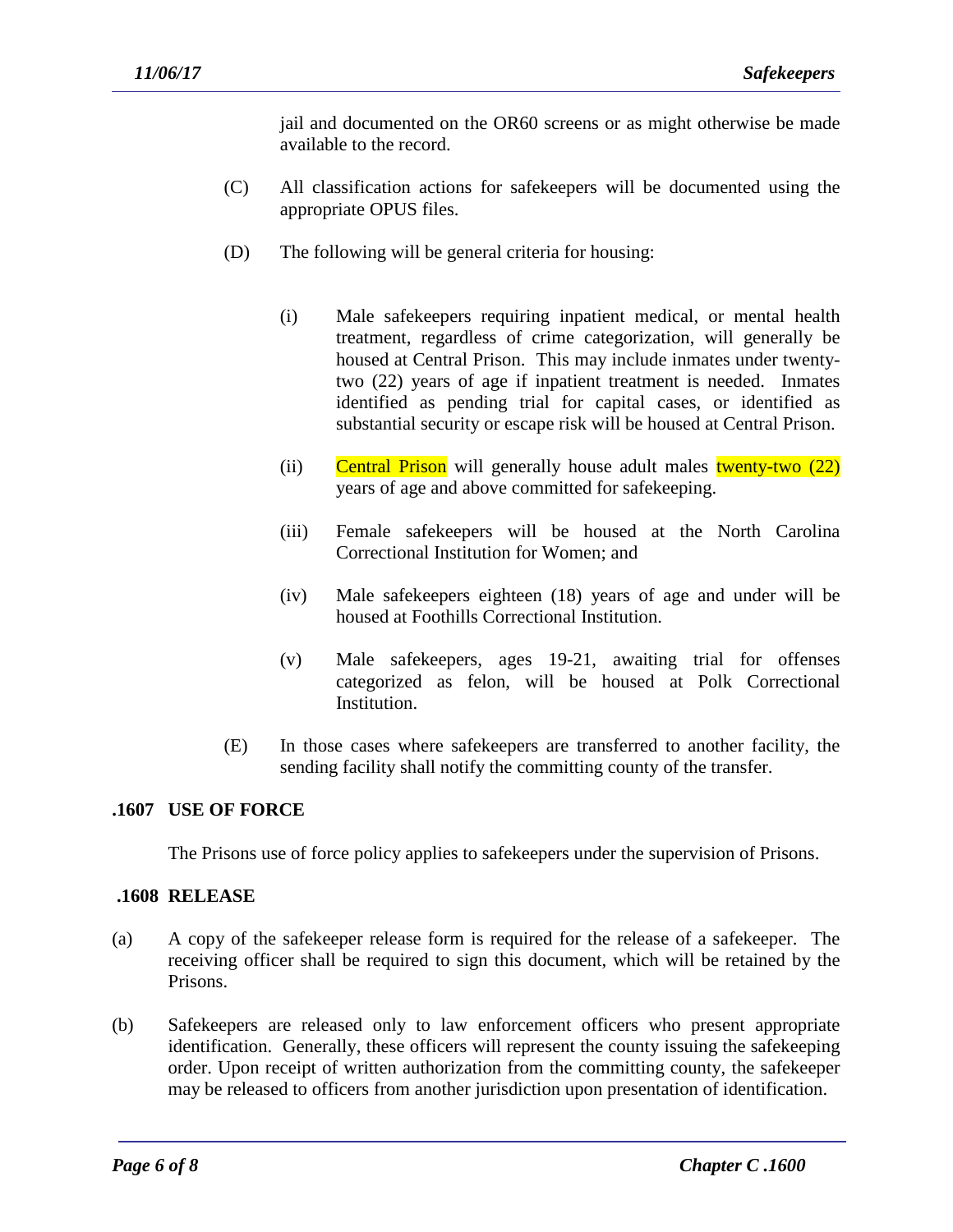- (c) Transportation to and from the local confinement facility is provided by jail authorities.
- (d) The Secretary, or his designee, may refuse to accept any safekeeper and may return any safekeeper transferred under a safekeeping order when the statutory limit is reached. The Secretary, or designee, may, when the statutory limit is reached, require the sheriffs to take custody of any safekeeper in order to accommodate an emergency request.
- (e) When a safekeeper is housed in the Department of Public Safety for medical, dental or mental health treatment and the treatment is complete, the facility officer-in-charge will notify the sending sheriff and request that the **safekeeper** be returned to the county jail.
- (f) Safekeeper's personal property will be handled consistent with F .0500, Inmate Personal Property, for regular population inmates. When a safekeeper is transferred from one facility to another or is returned to the county jail, his/her personal property will accompany them the same as any other transfer or release.
- (g) When safekeepers are released from the custody of the Prisons, records will be retained by the releasing facility for five (5) years.

# **.1609 FISCAL**

- (a) The Department of Public Safety Accounting Office bills the county jails for costs associated with housing safekeepers in the Prisons.
- (b) If a prisoner is transferred to a Prisons facility, the county from which the prisoner is transferred shall pay the Department of Public Safety for maintaining the prisoner for the time designated by the court at the per day, per **offender** rate at which the Department of Public Safety pays a local jail for maintaining a prisoner; provided, however, that a county is not required to reimburse the state for maintaining a prisoner who was a resident of another state or county at the time he/she committed the crime for which he is a safekeeper.
- (c) The Department of Public Safety will bill counties for the costs of extraordinary medical care incurred while the prisoner was in the custody of the Department. Extraordinary medical care is defined as:
	- (1) Medical expenses incurred as a result of providing health care to a prisoner as an inpatient (hospitalized);
	- (2) Other medical expenses when the total cost exceeds thirty-five dollars (\$35.00) per occurrence or illness as a result of providing health care to a prisoner as an outpatient (non-hospitalized); and
	- (3) Cost of replacement of eyeglasses and dental prosthetic devices if those eyeglasses or devices are broken while the prisoner is incarcerated, provided the